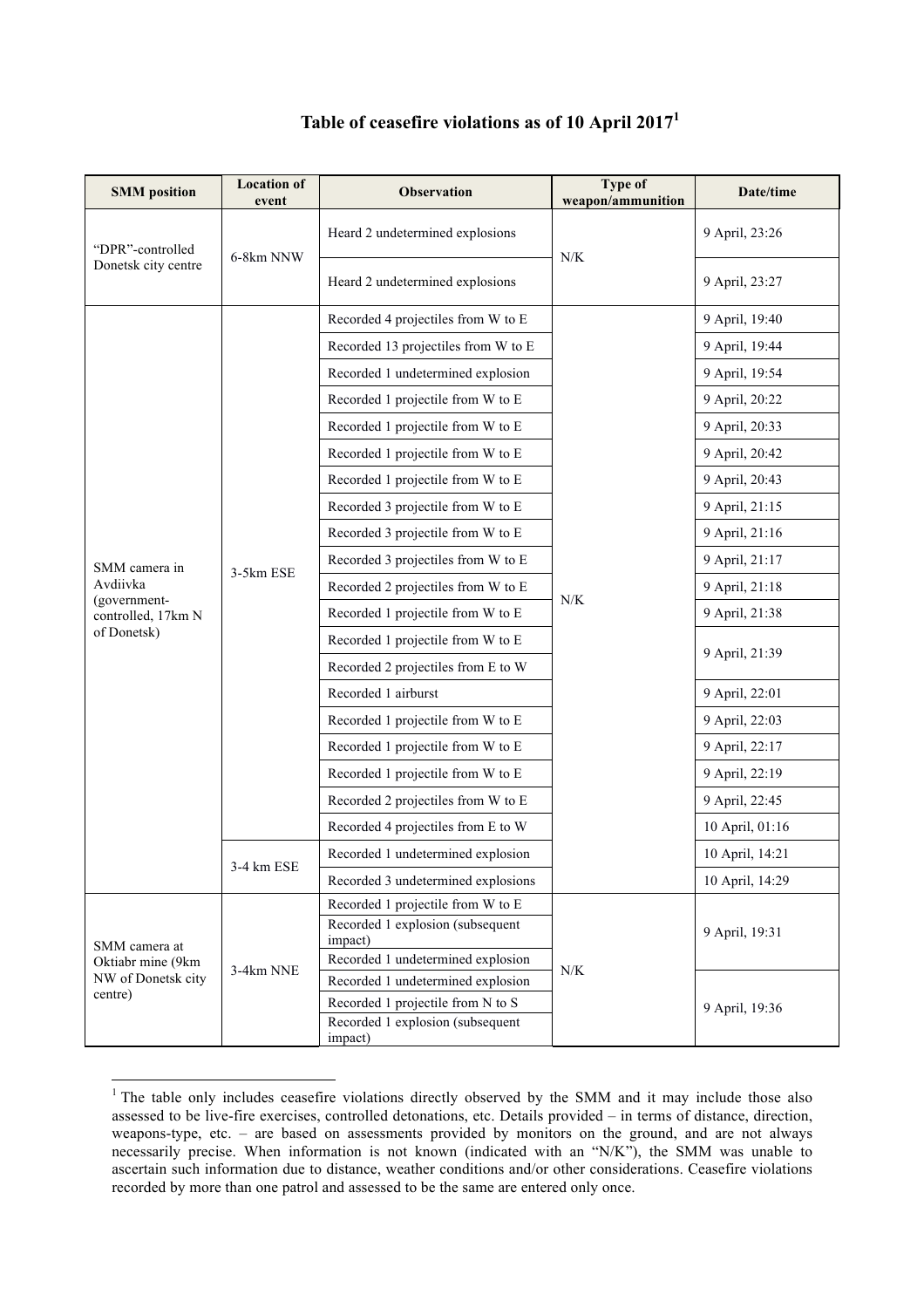|                                                                                        |            | Recorded 1 undetermined explosion   |                                    |                       |
|----------------------------------------------------------------------------------------|------------|-------------------------------------|------------------------------------|-----------------------|
|                                                                                        |            | Recorded 2 projectiles from N to S  |                                    |                       |
|                                                                                        |            | Recorded 1 undetermined explosion   |                                    | 9 April, 19:38        |
|                                                                                        |            | Recorded 1 projectile from N to S   |                                    |                       |
|                                                                                        |            | Recorded 23 projectiles from W to E |                                    | 9 April, 19:39        |
|                                                                                        |            | Recorded 1 airburst                 |                                    |                       |
|                                                                                        |            | Recorded 1 projectile from W to E   |                                    | 9 April, 19:45        |
|                                                                                        |            | Recorded 7 projectiles from N to S  |                                    | 9 April, 19:46        |
|                                                                                        |            | Recorded 3 projectiles from N to S  |                                    | 9 April, 19:47        |
|                                                                                        |            | Recorded 2 projectiles from W to E  |                                    | 9 April, 19:48        |
|                                                                                        |            | Recorded 6 projectiles from W to E  |                                    | 9 April, 19:49        |
|                                                                                        |            | Recorded 4 projectiles from W to E  |                                    | 9 April, 19:51        |
| SMM camera in<br>Petrivske ("DPR"-<br>controlled, 41km S<br>of Donetsk city<br>centre) | 2-4km SSW  | Recorded 3 projectiles from W to E  | N/K                                | 8 April, 20:23        |
| Avdiivka<br>(government-<br>controlled, 17km N<br>of Donetsk)                          | $3-5km E$  | Heard 2 undetermined explosions     | N/K                                | 10 April, 13:19       |
|                                                                                        | $2-3km$ W  | Heard 1 undetermined explosion      |                                    | 10 April, 11:15       |
|                                                                                        | $3-5km$ W  | Heard 1 undetermined explosion      | N/K                                | 10 April, 11:20       |
|                                                                                        | 3-5km NNW  | Heard 1 undetermined explosion      |                                    | 10 April, 11:36       |
|                                                                                        | $2-3km$ W  | Heard 5 shots                       | Small arms                         | 10 April, 11:46       |
|                                                                                        | 2-3km NNW  | Heard 1 undetermined explosion      |                                    | 10 April, 12:07       |
|                                                                                        | $3-5km$ W  | Heard 6 undetermined explosions     | N/K                                | 10 April, 12:50       |
| Yasynuvata ("DPR"-<br>controlled, 16km NE                                              | $2-3km$ W  | Heard 2 shots                       | Small arms                         | 10 April, 12:58       |
| of Donetsk)                                                                            | 2-3km NNW  | Heard 1 undetermined explosion      |                                    | 10 April, 13:01       |
|                                                                                        | $2-3km$ W  | Heard 6 undetermined explosions     | N/K                                | 10 April, 13:20       |
|                                                                                        | 2-3km NNW  | Heard 1 undetermined explosion      |                                    | 10 April, 13:26       |
|                                                                                        | $2-3km$ W  | Heard 3 shots                       | Small arms                         | 10 April, 13:32       |
|                                                                                        | 2-3km NNW  | Heard 3 shots                       |                                    |                       |
|                                                                                        | $2-3km$ W  | Heard 3 shots                       |                                    | 10 April, 13:37       |
|                                                                                        | $2-4km$ W  | Heard 7 undetermined explosions     | N/K                                | 10 April, 12:45-12:50 |
|                                                                                        | $1-3km$ NE | Heard 12 shots                      | Small arms                         | 10 April, 12:54       |
|                                                                                        | $2-4km$ W  | Heard 3 shots                       | <b>HMG</b>                         | 10 April, 13:06       |
| Donetsk central                                                                        | 3-5km NW   | Heard 2 undetermined explosions     | ${\rm N/K}$                        | 10 April, 13:20       |
| railway station<br>("DPR"-controlled,                                                  | $2-3km$ NW | Heard 4 shots                       | Small arms                         |                       |
| 6km NW of<br>Donetsk)                                                                  | 4-6km N    | Heard 1 undetermined explosion      |                                    | 10 April, 14:40       |
|                                                                                        |            |                                     |                                    |                       |
|                                                                                        |            | Heard 1 undetermined explosion      | N/K                                | 10 April, 14:49       |
|                                                                                        | 4-5km NE   | Heard 1 undetermined explosion      |                                    | 10 April, 14:57       |
| Zernove ("DPR"-<br>controlled, 33km S<br>of Donetsk)                                   | $2-4km$ W  | Heard 78 shots                      | Small arms                         | 10 April, 13:56-14:01 |
| "DPR"-controlled                                                                       | 2-3km NNW  | Heard at least 3 bursts             | Anti-aircraft cannon<br>(type N/K) | 10 April, 12:47       |
| Donetsk city centre                                                                    |            | Heard at least 2 shots              |                                    |                       |
| SMM camera in                                                                          | $N/K\ N$   | Recorded 2 tracers from W to E      | N/K                                | 9 April, 20:18        |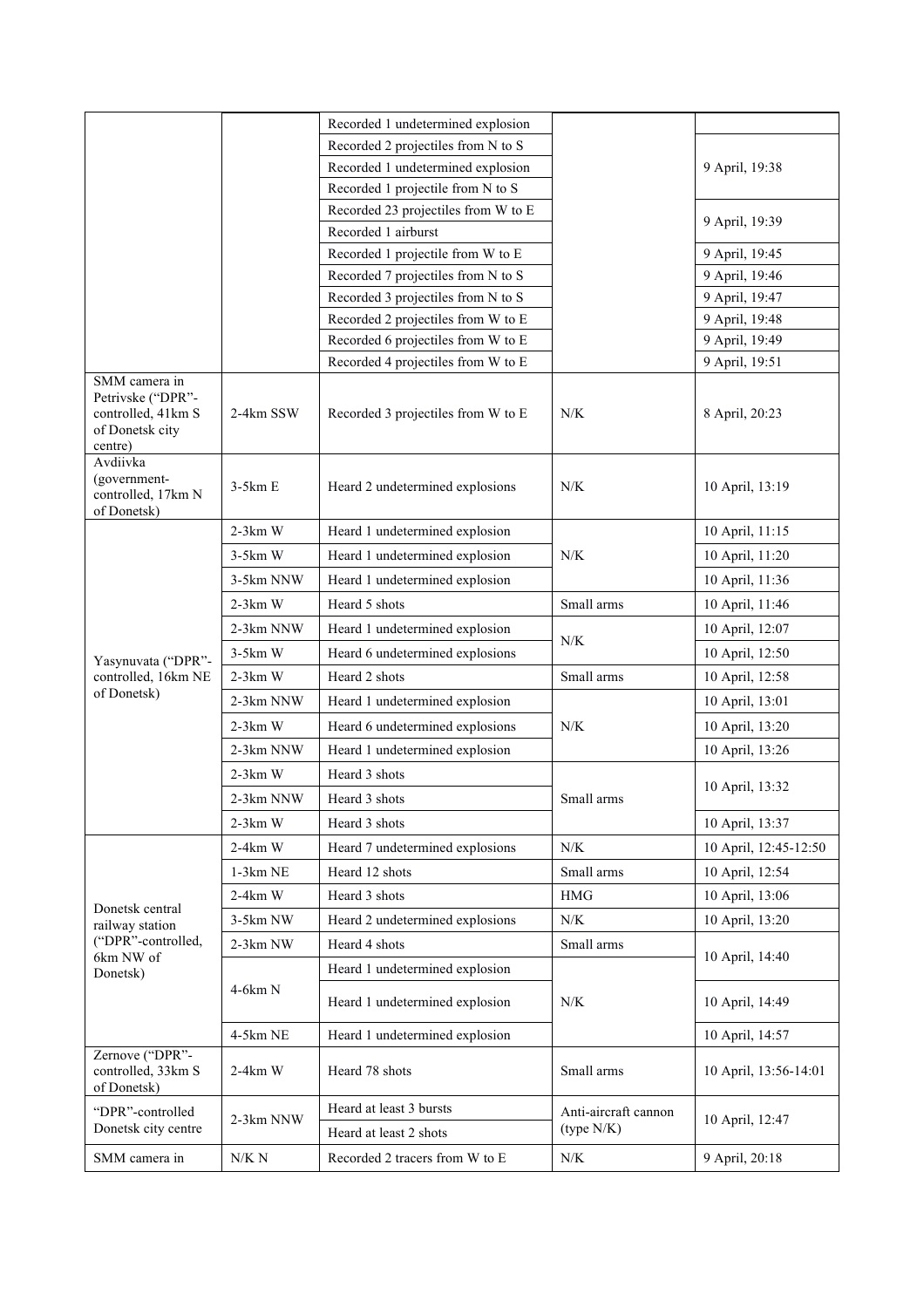| Shyrokyne (20km E<br>of Mariupol) |         | Recorded 2 tracers from W to E    |             | 9 April, 20:22        |
|-----------------------------------|---------|-----------------------------------|-------------|-----------------------|
|                                   |         | Recorded 11 tracers from W to E   |             | 9 April, 20:26        |
|                                   |         | Recorded 28 tracers from W to E   |             | 9 April, 20:28        |
|                                   |         | Recorded 9 tracers from W to E    |             | 9 April, 20:30        |
|                                   |         | Recorded 3 tracers from E to W    |             | 9 April, 20:30        |
|                                   |         | Recorded 10 tracers from W to E   |             | 9 April, 20:30        |
|                                   |         | Recorded 1 airburst               |             | 9 April, 20:30        |
|                                   |         | Recorded 3 tracers from W to E    |             | 9 April, 20:31        |
|                                   |         | Recorded 6 tracers from W to E    |             | 9 April, 20:31        |
|                                   |         | Recorded 1 tracer from E to W     |             | 9 April, 20:31        |
|                                   |         | Recorded 2 tracers from W to E    |             | 9 April, 20:34        |
|                                   |         | Recorded 1 undetermined explosion |             | 9 April, 21:04        |
|                                   |         | Recorded 6 tracers from W to E    |             | 9 April, 21:52        |
|                                   |         | Recorded 3 tracers from W to E    |             | 9 April, 22:00        |
|                                   |         | Recorded 8 tracers from W to E    |             | 9 April, 22:01        |
|                                   |         | Recorded 78 tracers from E to W   |             | 9 April, 22:02        |
|                                   |         | Recorded 4 tracers from W to E    |             | 9 April, 22:02        |
|                                   |         | Recorded 3 tracers from W to E    | ${\rm N/K}$ | 9 April, 22:03        |
|                                   | N/K NNE | Recorded 23 tracers from W to E   |             | 9 April, 22:04        |
|                                   |         | Recorded 9 tracers from W to E    |             | 9 April, 22:06        |
|                                   |         | Recorded 7 tracers from W to E    |             | 9 April, 22:15        |
|                                   |         | Recorded 13 tracers from E to W   |             | 9 April, 22:15        |
|                                   |         | Recorded 2 tracers from E to W    |             | 9 April, 23:29        |
|                                   |         | Recorded 2 tracers from E to W    |             | 9 April, 23:38        |
|                                   |         | Recorded 3 tracers from E to W    |             | 9 April, 23:46        |
|                                   |         | Recorded 7 tracers from E to W    |             | 10 April, 00:11       |
|                                   |         | Recorded 3 tracers from E to W    |             | 10 April, 00:30       |
|                                   |         | Recorded 3 tracers from E to W    |             | 10 April, 00:33       |
|                                   |         | Recorded 2 tracers from E to W    |             | 10 April, 00:46       |
|                                   |         | Recorded 3 tracers from E to W    |             | 10 April, 00:49       |
|                                   |         | Recorded 2 tracers from E to W    |             | 10 April, 01:10       |
|                                   |         | Recorded 5 tracers from E to W    |             | 10 April, 01:11       |
|                                   |         | Recorded 1 undetermined explosion |             | 10 April, 01:19       |
|                                   |         | Recorded 5 tracers from E to W    |             | 10 April, 01:23       |
|                                   |         | Recorded 4 tracers from E to W    |             | 10 April, 01:30       |
|                                   |         | Recorded 5 tracers from E to W    |             | 10 April, 01:36-01:37 |
|                                   |         | Recorded 7 tracers from E to W    |             | 10 April, 01:42-01:43 |
|                                   |         | Recorded 5 tracers from E to W    |             | 10 April, 01:52-01:53 |
|                                   | N/K N   | Recorded 4 tracers from W to E    |             | 10 April, 02:37-02:39 |
|                                   |         | Recorded 5 tracers from S to N    |             |                       |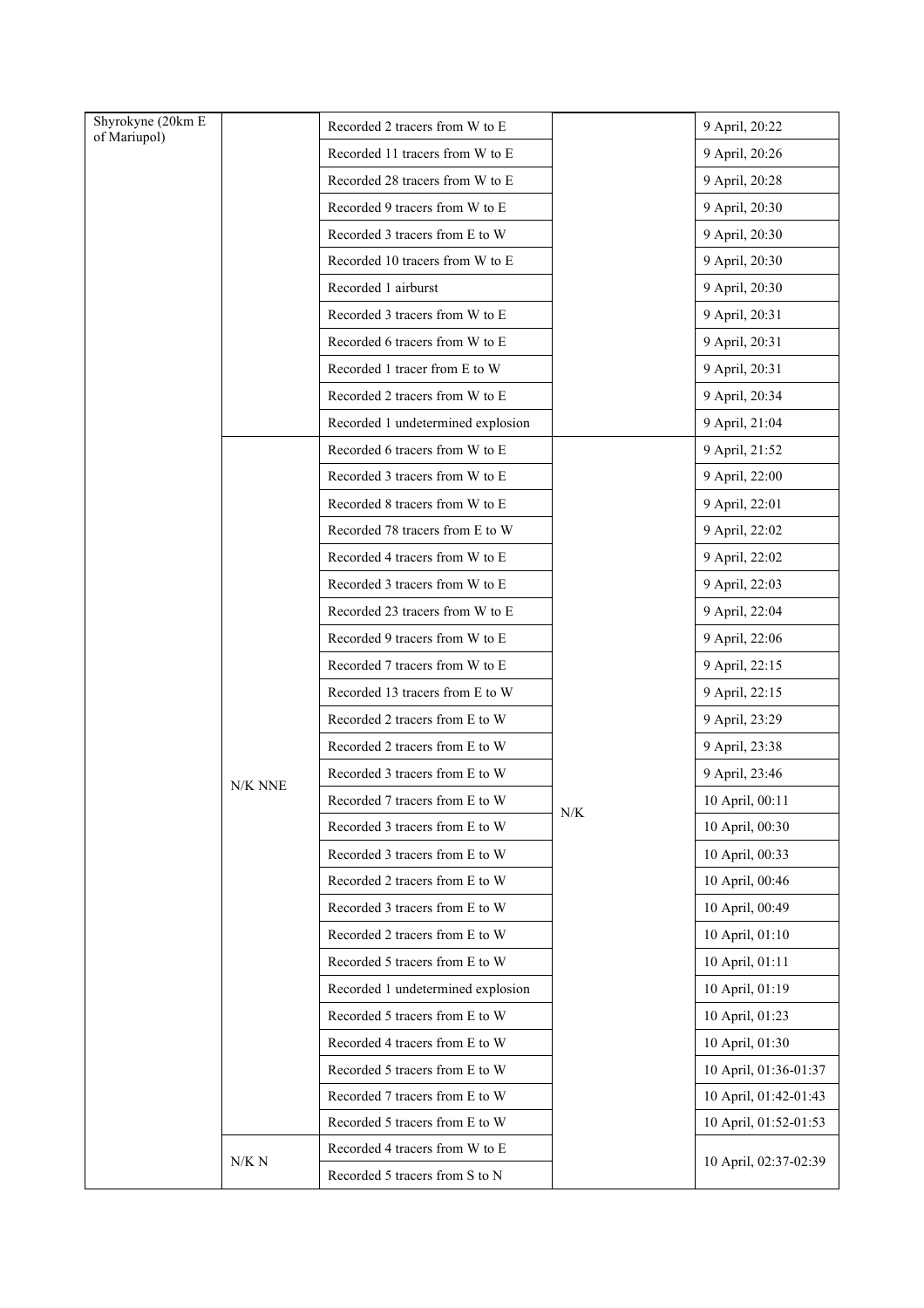|                                                                                  |         | Recorded 1 rocket-assisted projectile<br>from W to E                    |                    | 10 April, 02:41       |
|----------------------------------------------------------------------------------|---------|-------------------------------------------------------------------------|--------------------|-----------------------|
|                                                                                  |         | Recorded 5 tracers from W to E<br>Recorded 1 rocket-assisted projectile |                    | 10 April, 02:43-02:45 |
|                                                                                  |         | from W to E<br>Recorded 3 tracers from E to W                           |                    | 10 April, 02:43-02:45 |
|                                                                                  |         | Recorded 5 tracers from W to E                                          |                    | 10 April, 02:47-02:48 |
|                                                                                  |         | Recorded 3 tracers from E to W                                          |                    | 10 April, 03:43       |
|                                                                                  |         | Recorded 1 undetermined explosion                                       |                    | 10 April, 03:45       |
|                                                                                  |         | Recorded 3 tracers from W to E                                          |                    | 10 April, 03:47-03:49 |
|                                                                                  |         | Recorded 12 tracers from E to W                                         |                    |                       |
|                                                                                  |         | Recorded 2 undetermined explosions                                      |                    | 10 April, 03:47-03:49 |
|                                                                                  |         | Recorded 3 tracers from E to W                                          |                    | 10 April, 03:50       |
|                                                                                  |         | Recorded 1 tracer from W to E                                           |                    | 10 April, 03:52       |
|                                                                                  |         | Recorded 3 tracers from E to W                                          |                    | 10 April, 03:53       |
|                                                                                  |         | Recorded 5 tracers from W to E                                          |                    | 10 April, 03:53       |
|                                                                                  |         | Recorded 2 tracers from W to E                                          |                    | 10 April, 03:53-03:54 |
|                                                                                  |         | Recorded 1 rocket-assisted projectile<br>from E to W                    |                    | 10 April, 04:00       |
|                                                                                  |         | Recorded 4 tracers from W to E                                          |                    | 10 April, 04:14       |
|                                                                                  |         | Recorded 1 rocket-assisted projectile<br>from E to W                    |                    | 10 April, 04:14       |
|                                                                                  |         | Recorded 1 illumination flare from E<br>to W                            |                    | 10 April, 04:20       |
|                                                                                  |         | Recorded 4 tracers from W to E                                          |                    | 10 April, 04:57       |
|                                                                                  |         | Recorded 3 tracers from W to E                                          |                    | 10 April, 04:59       |
|                                                                                  |         | Recorded 3 tracers from W to E                                          |                    | 10 April, 05:02       |
| 2.2km SW of<br>Pyshchevyk                                                        | N/K E   | Heard 2 bursts                                                          | Small arms         | 10 April, 09:44       |
| (government-<br>controlled, 25km NE<br>of Mariupol)                              | N/KSE   | Heard 1 explosion                                                       | N/K                | 10 April, 10:12       |
| Hnutove<br>(government-                                                          |         | Heard 4 explosions                                                      | N/K                |                       |
| controlled, 20km NE<br>of Mariupol)                                              | N/K SSE | Heard 2 bursts                                                          | <b>HMG</b>         | 10 April, 11:46-11:54 |
| 1.56km SE of<br>Lomakyne<br>(government-<br>controlled, 15km NE<br>of Mariupol)  | N/K E   | Heard 1 explosion                                                       | N/K                | 10 April, 12:12       |
| 1.6km SW of<br>Mytkovo-Kachkari<br>("DPR"-controlled,<br>32km NE of<br>Mariupol) | $N/K$ W | Heard 3 explosions                                                      | N/K                | 10 April, 12:45       |
| 2.3km SE of<br>Lebedynske                                                        |         | Heard 8 explosions                                                      | N/K                |                       |
| (government-<br>controlled, 16km NE<br>of Mariupol)                              | N/K NNE | Heard uncountable bursts                                                | HMG and small arms | 10 April, 12:35-13:08 |
| Mariupol                                                                         | N/K E   | Heard 7 explosions                                                      | N/K                | 10 April, 17:45-18:15 |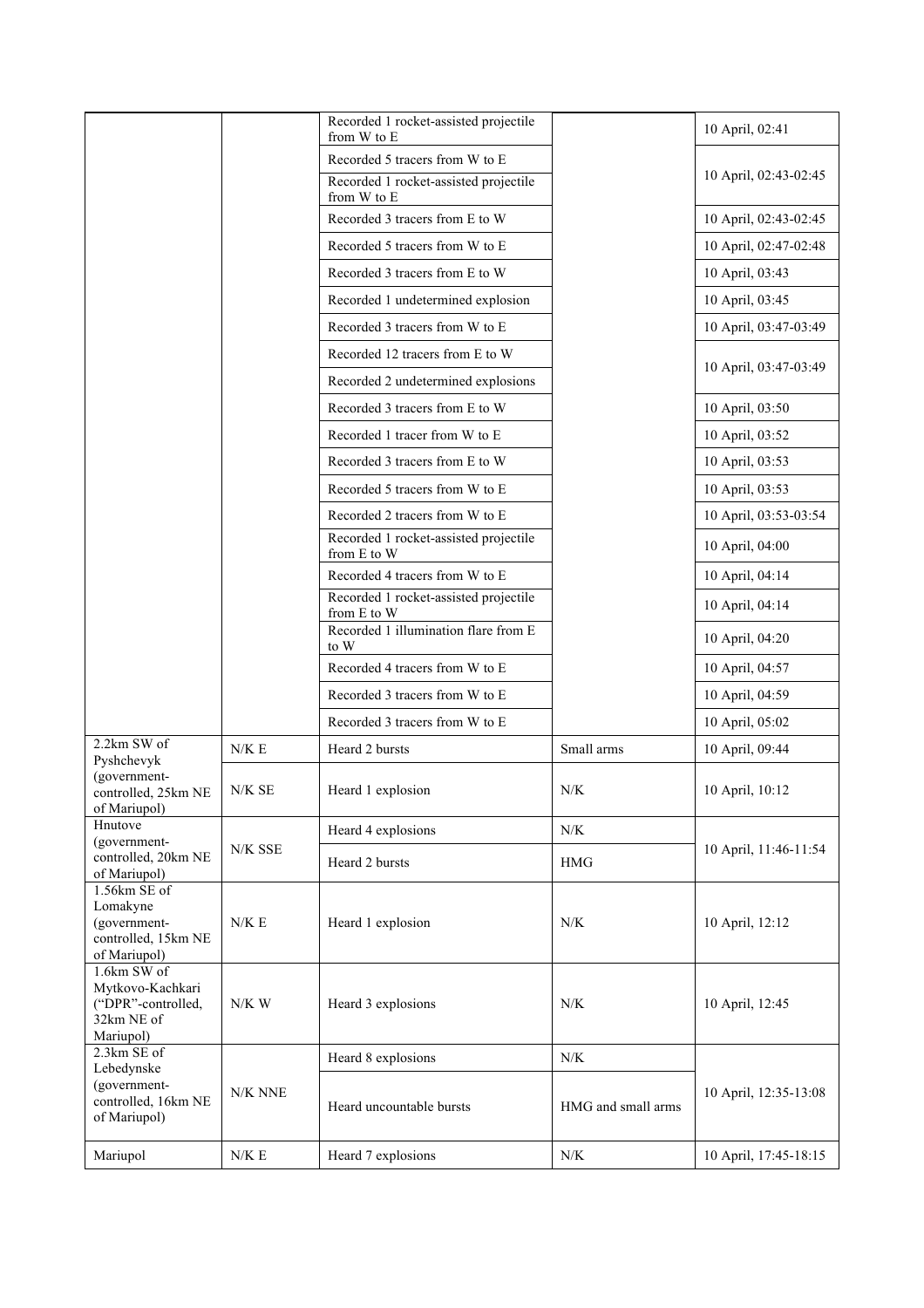| (government-<br>controlled, 102km S<br>of Donetsk)                |            | Heard 20 explosions              |                                                                     |                       |
|-------------------------------------------------------------------|------------|----------------------------------|---------------------------------------------------------------------|-----------------------|
| 7km N of Horlivka<br>("DPR"-controlled,<br>39km NE of<br>Donetsk) | $2-3km N$  | Heard 10 bursts                  | Small arms                                                          | 10 April, 14:06       |
|                                                                   |            | Heard 1 undetermined explosion   | N/K                                                                 | 10 April, 14:33       |
|                                                                   | $2-3km$ SE | Heard 3 explosions (outgoing)    | Rocket-propelled<br>grenade launcher<br>(RPG)                       | 9 April, 18:41-18:45  |
|                                                                   | $3-4km$ SE | Heard 2 explosions (outgoing)    | Recoilless gun (SPG-<br>9, 73mm) or IFV<br>(BMP-1) cannon<br>(73mm) | 9 April, 18:48        |
|                                                                   |            | Heard 3 explosions (outgoing)    | Recoilless gun (SPG-<br>9) or IFV (BMP-1)<br>cannon                 | 9 April, 18:53-18:54  |
|                                                                   | 5-6km SE   | Heard 4 undetermined explosions  | N/K                                                                 | 9 April, 18:56        |
|                                                                   |            | Heard 5 undetermined explosions  |                                                                     |                       |
|                                                                   | 2-3km SE   | Heard 5 bursts                   | Small arms                                                          | 9 April, 19:00        |
|                                                                   |            | Heard 13 undetermined explosions | N/K                                                                 | 9 April, 19:17-19:27  |
|                                                                   |            | Heard 7 bursts                   | <b>HMG</b>                                                          | 9 April, 19:33-19:36  |
|                                                                   |            | Heard 7 undetermined explosions  | N/K                                                                 | 9 April, 20:10-20:12  |
|                                                                   | $3-4km$ SE | Heard 20 bursts                  | Small arms                                                          | 9 April, 20:28        |
|                                                                   |            | Heard 1 explosion (outgoing)     | Rocket-propelled<br>grenade launcher<br>(RPG)                       | 9 April, 20:31        |
|                                                                   |            | Heard 2 explosions (outgoing)    | Recoilless gun (SPG-<br>9) or IFV (BMP-1)<br>cannon                 | 9 April, 20:33        |
| Svitlodarsk<br>(government-                                       |            | Heard 10 shots                   | Small arms                                                          |                       |
| controlled, 57km NE                                               |            | Heard 2 bursts                   |                                                                     |                       |
| of Donetsk)                                                       | 6-8km SE   | Heard 1 undetermined explosion   |                                                                     | 9 April, 20:44        |
|                                                                   | $5-7km$ SE | Heard 1 undetermined explosion   | N/K                                                                 | 9 April, 20:46        |
|                                                                   | 8-10km SE  | Heard 3 undetermined explosions  |                                                                     | 9 April, 20:48        |
|                                                                   | 4-6km SE   | Heard 4 undetermined explosions  |                                                                     | 9 April, 20:52        |
|                                                                   | 3-4km SE   | Heard 3 shots                    | Small arms                                                          | 9 April, 21:22        |
|                                                                   |            | Heard 5 shots                    |                                                                     | 9 April, 21:41        |
|                                                                   | 6-8km SE   | Heard 3 undetermined explosions  | ${\rm N/K}$                                                         | 9 April, 22:47        |
|                                                                   | 3-4km SE   | Heard 1 undetermined explosion   |                                                                     | 9 April, 23:03        |
|                                                                   | 3-4km NE   | Heard 12 shots                   | Small arms                                                          |                       |
|                                                                   | $1-2km$ SE | Heard 2 explosions (outgoing)    | Recoilless gun (SPG-<br>9)                                          | 10 April, 14:35-14:37 |
|                                                                   |            | Heard 7 bursts                   | $\rm HMG$                                                           | 10 April, 14:40-14:50 |
|                                                                   |            | Heard 2 explosions (outgoing)    | $RPG-7$                                                             |                       |
|                                                                   | 3-4km SE   | Heard 1 undetermined explosion   | ${\rm N/K}$                                                         | 10 April, 15:04       |
|                                                                   |            | Heard 3 shots                    | $\operatorname{AGL}$<br>N/K                                         | 10 April, 15:18       |
|                                                                   |            | Heard 3 subsequent explosions    |                                                                     |                       |
|                                                                   |            | Heard 2 undetermined explosions  |                                                                     |                       |
|                                                                   | 6-8km SE   | Heard 4 undetermined explosions  |                                                                     | 10 April, 16:30       |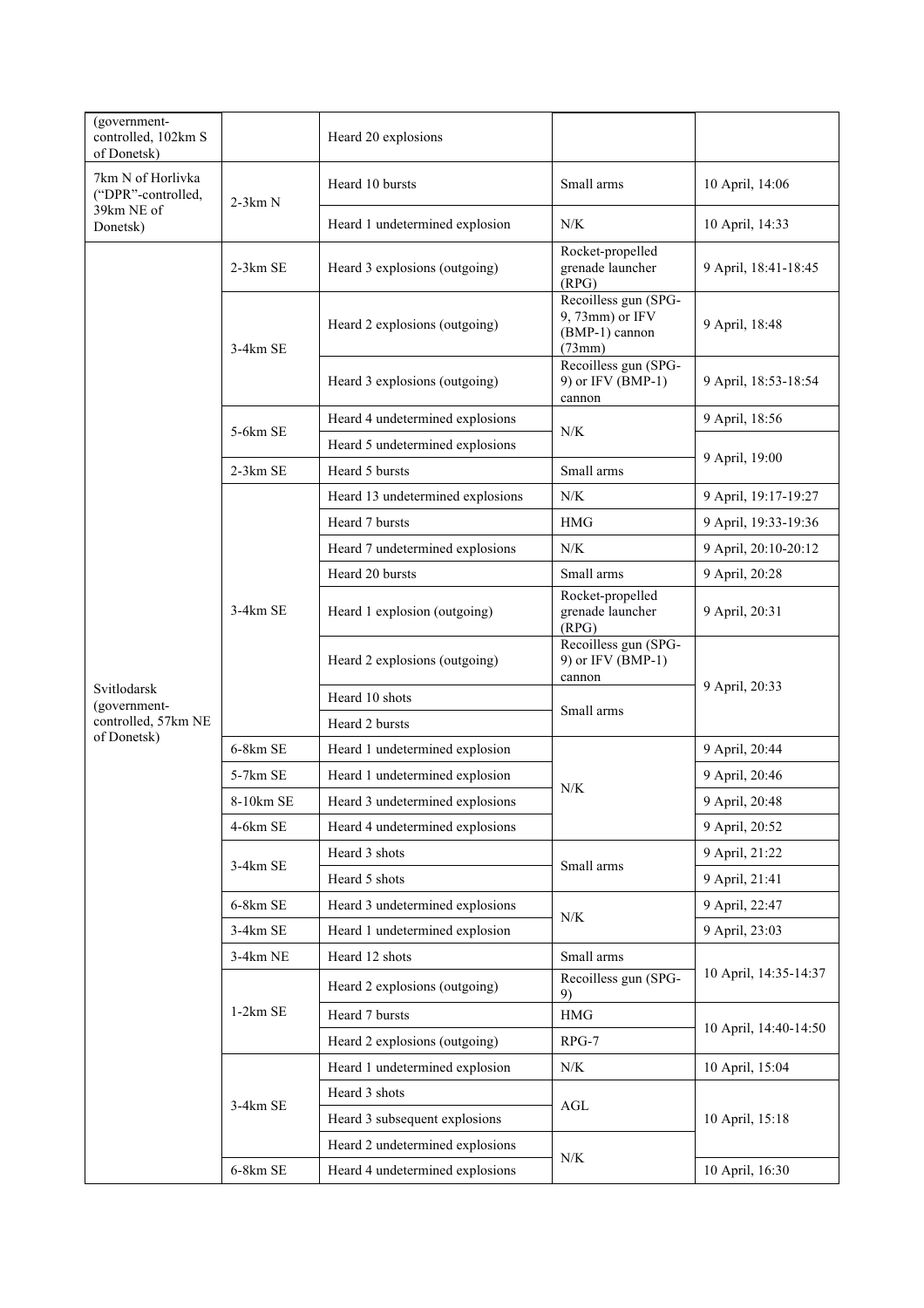|                                                                                   |            | Heard 29 undetermined explosions                                                             |                      | 10 April, 16:35-16:40 |
|-----------------------------------------------------------------------------------|------------|----------------------------------------------------------------------------------------------|----------------------|-----------------------|
|                                                                                   |            | Heard uncountable, overlapping<br>bursts and shots                                           | HMG                  |                       |
|                                                                                   |            | Heard 3 undetermined explosions                                                              | ${\rm N/K}$          | 10 April, 16:46       |
|                                                                                   | $3-5km$ NE | Heard 5 bursts                                                                               | <b>HMG</b>           |                       |
|                                                                                   |            | Heard 2 undetermined explosions                                                              | N/K                  | 10 April, 16:51       |
|                                                                                   |            | Heard 3 bursts                                                                               | <b>HMG</b>           | 10 April, 16:55       |
|                                                                                   |            | Heard 3 undetermined explosions                                                              | N/K                  | 10 April, 16:58       |
| 3km SE of Shchastia<br>(government-<br>controlled, 20km N<br>of Luhansk)          | 15km W     | Heard 1 undetermined explosion                                                               | N/K                  | 10 April, 11:31       |
| 4km N of "LPR"-<br>controlled Luhansk<br>city                                     | 10km SW    | Heard 1 undetermined explosion                                                               | N/K                  | 10 April, 11:48       |
| 500m E of<br>Novotoshkivske<br>(government-<br>controlled, 53km W<br>of Luhansk)  | 5km E      | Heard 5 shots                                                                                | Small arms           | 10 April, 12:41-12:43 |
| 1.5km E of<br>Novotoshkivske<br>(government-<br>controlled, 53km W<br>of Luhansk) | 10-15km E  | Heard 4 undetermined explosions                                                              | N/K                  | 10 April, 12:52       |
| 3km SE of<br>Kapitanove<br>(government-<br>controlled, 49km<br>NW of Luhansk)     | $7-8km S$  | Heard 8 undetermined explosions                                                              | Artillery (type N/K) | 10 April, 13:03       |
| Katerynivka<br>(government-<br>controlled, 64 W of<br>Luhansk)                    | 2km SW     | Heard 1 undetermined explosion<br>(assessed as outside disengagement<br>area)                | N/K<br><b>HMG</b>    | 10 April, 14:17       |
|                                                                                   | 8-10km NE  | Heard 55 undetermined explosions<br>(assessed as outside disengagement<br>area)<br>50 bursts |                      | 10 April, 14:18-16:18 |
| 1.5km SW of<br>Molodizhne ("LPR"-<br>controlled, 63km<br>NW of Luhansk)           | 1km N      | Heard 1 explosion (impact)                                                                   | Mortar (82mm)        | 10 April, 14:19       |
| "LPR" checkpoint S<br>of Stanytsia<br>Luhanska bridge<br>(16km NE of<br>Luhansk)  | 2km NW     | Heard 3 undetermined explosions<br>(assessed as outside disengagement<br>area)               | N/K                  | 10 April, 14:44-14:47 |